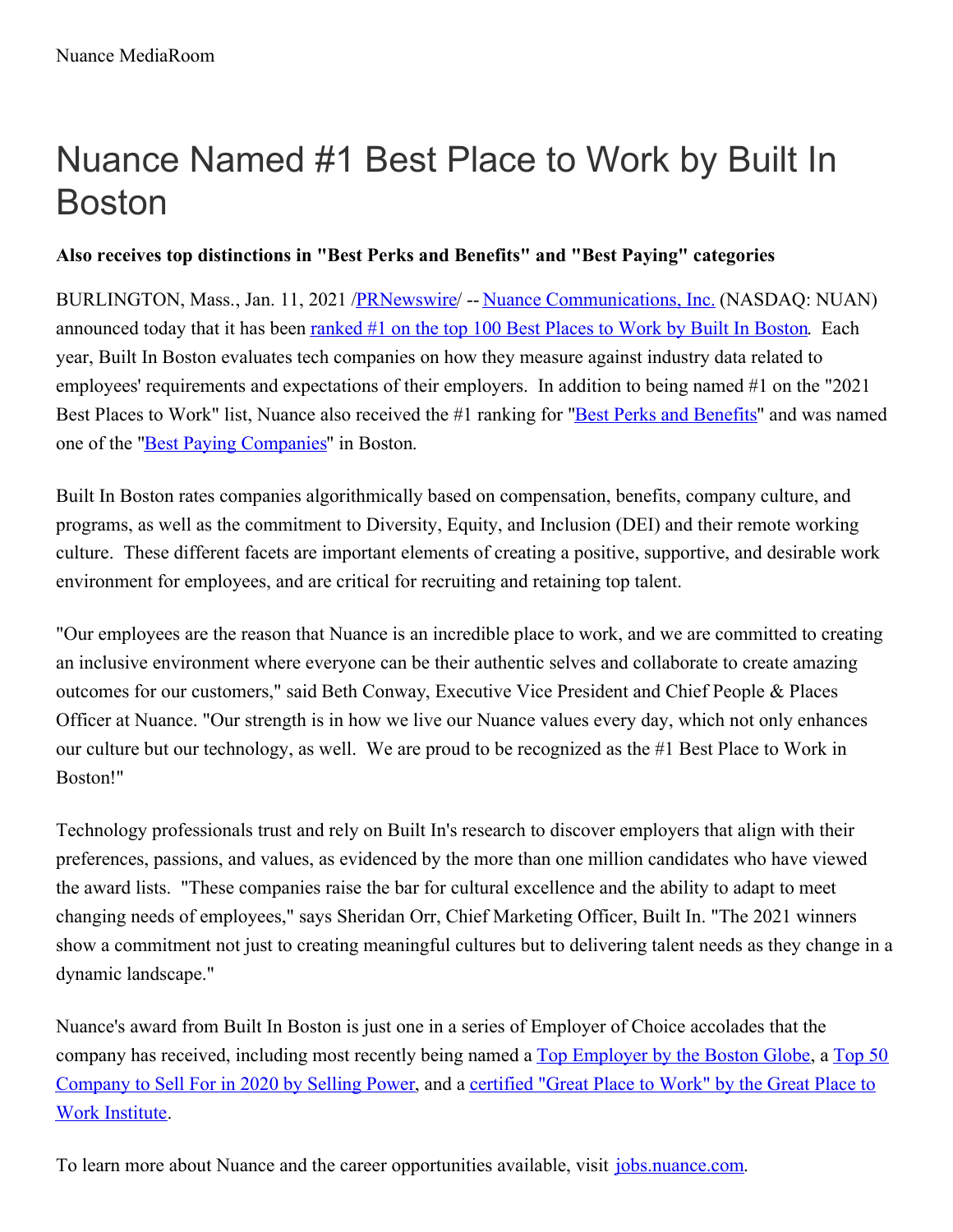## **About Nuance Communications, Inc.**

Nuance [Communications](https://c212.net/c/link/?t=0&l=en&o=3030130-1&h=2921761242&u=https%3A%2F%2Fc212.net%2Fc%2Flink%2F%3Ft%3D0%26l%3Den%26o%3D2962967-1%26h%3D505812426%26u%3Dhttps%253A%252F%252Fwww.nuance.com%252Findex.html%26a%3DNuance%2BCommunications&a=Nuance+Communications) (NASDAQ: NUAN) is a technology pioneer with market leadership in conversational AI and ambient intelligence. A full-service partner trusted by 90 percent of U.S. hospitals and 85 percent of the Fortune 100 companies worldwide, Nuance creates intuitive solutions that amplify people's ability to help others.

*Trademark reference: Nuance and the Nuance logo are registered trademarks or trademarks of Nuance Communications, Inc. or its af iliates in the United States and/or other countries. All other trademarks referenced herein are the property of their respective owners.*

## **Media Contacts**

**Nuance Communications** Nancy Scott +1 781.565.4130 [Nancy.Scott@nuance.com](mailto:Nancy.Scott@nuance.com)

SOURCE Nuance Communications, Inc.